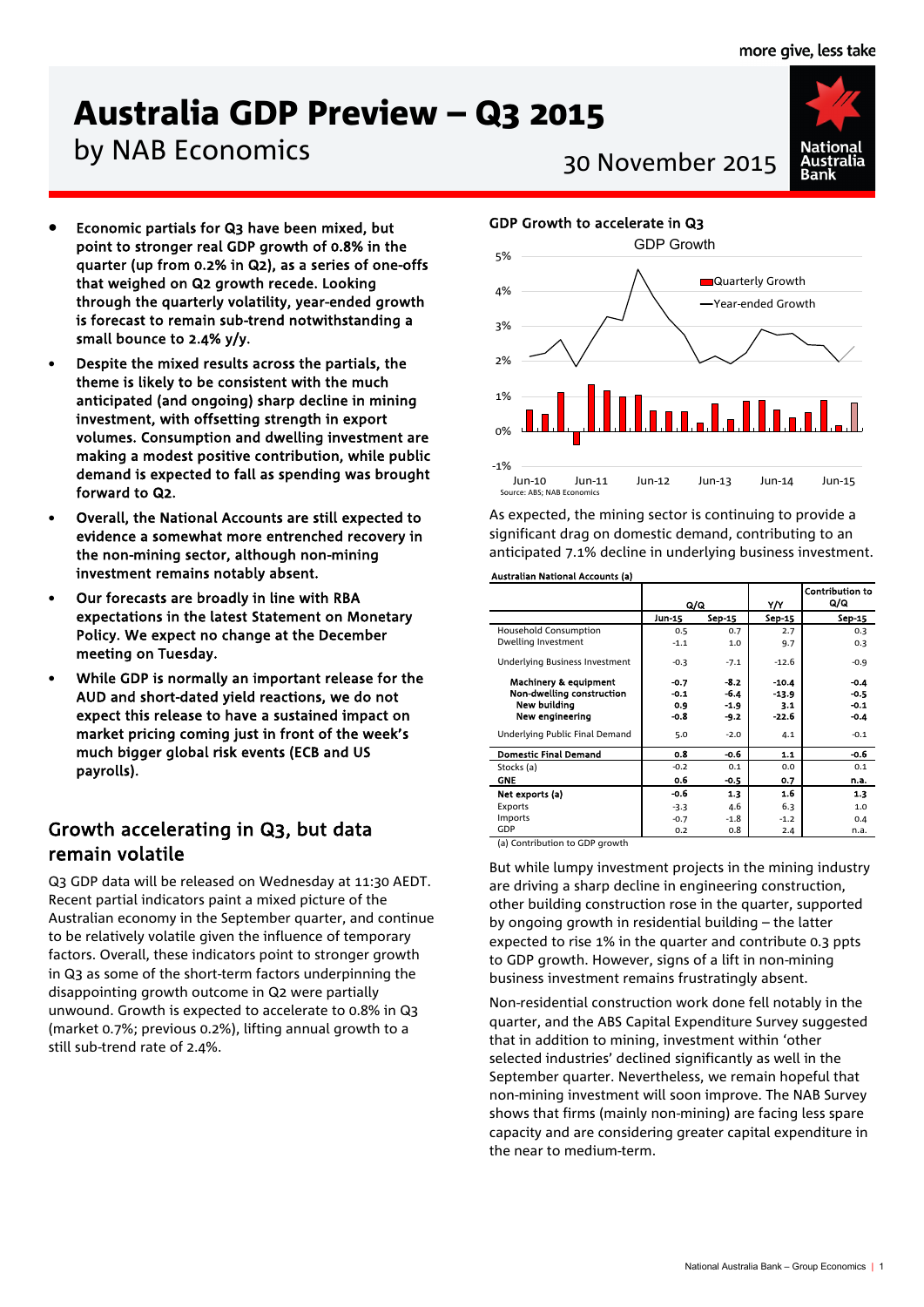**Business Investment & Capex Plans**



-NAB Survey (capex expectations ady 2 gtrs) - Business investment annual growth (rhs) Sources: ABS; NAB Econon

On the consumption side, solid employment growth and higher house prices appear to be underpinning modest growth in consumption, despite still very subdued growth in wages. Consumption is expected to increase 0.7% in Q3 (up slightly from Q2), contributing 0.3 ppts to GDP and keeping annual growth steady at around 2.6%. In contrast, following a strong contribution in Q2, public final demand is expected to partially unwind as temporary spending measures subside (falling 2% Q/Q).

The main contribution to growth in the quarter will come from the external sector. A bounce back in supply affected commodity export volumes (and a ramping up of energy exports) are a major driver behind an anticipated 4.6% rise in exports, although the lower AUD has also been supportive of other exports (including tourism). In contrast, the lower AUD has likely weighed on import volumes, which are expected to decline almost 2% in the quarter. Overall, net exports are expected to contribute 1.3 ppts to GDP growth in the September quarter.

Consistent with growth in consumption and dwelling investment, the NAB Business Survey has been suggesting a more entrenched recovery in non-mining demand during the September quarter. Although it is difficult to calculate official measures of non-mining demand, our measure suggests non-mining demand is still expected to remain at reasonably positive levels.



Non-mining domestic demand growth holding up Net

Similarly, although partial indicators of Industry GVA are relatively limited, both employment data and results from the NAB Business Survey would suggest that the transition towards non-mining sectors of the economy should have

continued in Q3. Services sectors (both professional and personal) appear to outperforming, while residential activity is helping to offset lower mining investment for the construction industry.

Service industries expected to outperform **Business Conditions & Confidence (Sep 2015)**



#### Implications for the RBA's cash rate

For the quarter, the RBA's November Statement on Monetary Policy (SoMP) forecasts year-ended GDP growth of around 2.3%, and would imply quarterly growth of around 0.7% and this is exactly in the middle of the market range.

With the strong net export contribution already known, the result is unlikely to significantly influence the RBA's read on the economy. The key forces shaping the economy continue, with below-trend growth in the near term from the unwinding of mining investment being offset by continued growth in resource exports (notwithstanding some volatility in the volumes from ports which may affect each quarter's net export contribution to GDP). The missing piece in the transition story remains a pick-up in nonmining investment. Despite the lack of a lift in non-mining investment, the RBA assess the preconditions for a pick-up in investment are in place, including employment growth picking up, survey measures of business sentiment and capacity utilisation being around or above average levels, non-mining business profits increasing, and the exchange rate providing more support to demand and investment in export-orientated industries.

#### Market implications

The GDP release has been an important data release for the AUD and short-dated yield reactions. However, given the events later in the week (ECB meeting Thursday and US Payrolls Friday) it is hard to see the AU market move too much against global market sentiment where investors are anticipating the ECB providing more stimulus while the Fed starts its tightening cycle.

#### Rates

Australian GDP ranks within the top 5 indicators to have moved bond yields over the past year. The market and NAB are expecting a strong rebound in Q3 following the soft Q2 print. A result nearer 0.9% could put some pressure on the front of the curve. Whether such a move is sustained is questionable. In addition, given the events for later in the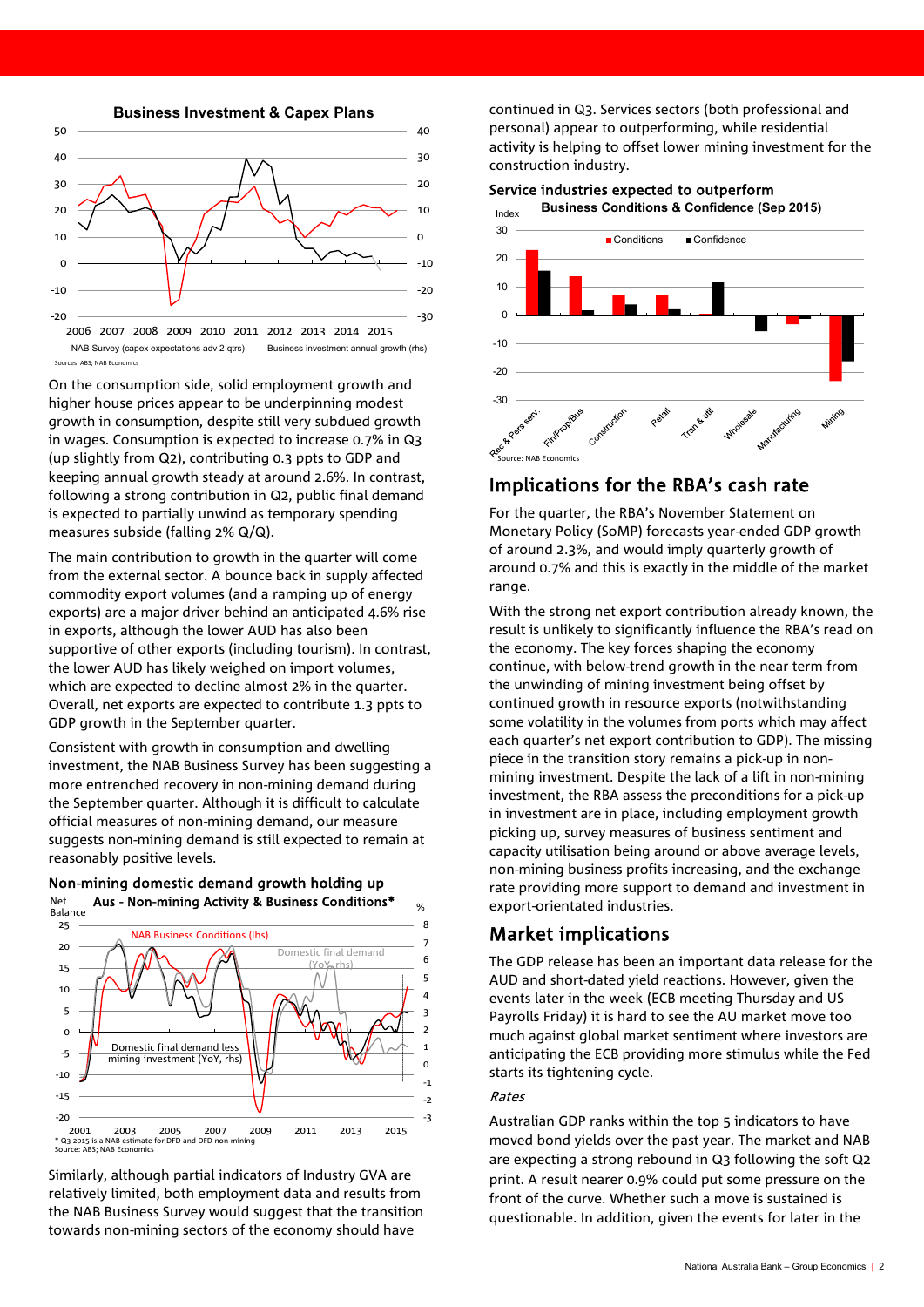week it is hard to see the AU market move too much against global bond market sentiment.

#### **Currency**

Currency risk surrounding the release looks to be fairly symmetric for either an upside or downside surprise, though coming just in front of the week's much bigger global risk events (ECB and US payrolls) a big (sustained) reaction to a significant GDP surprise looks unlikely.

### For more information, please contact

Riki Polygenis +613 8697 9534 James Glenn +613 9208 8129 Tapas Strickland +612 9237 1980 Skye Masters +612 9295 1196 Ray Attrill +612 9237 1848